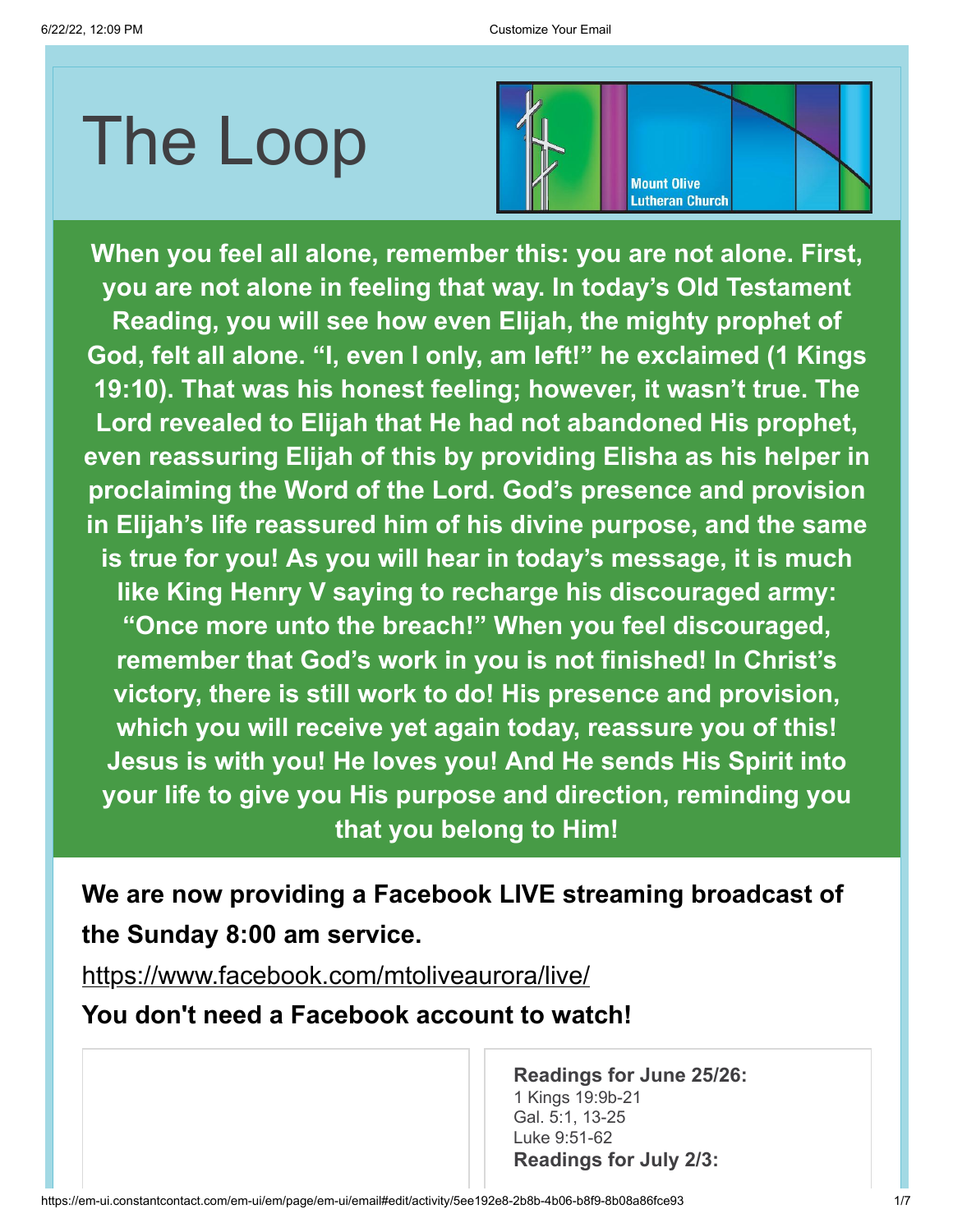

- Muriel Heller, Ellen Stumer, Lenore Sande, Kathy Pelepchan, Kathie Ruesch, Mike Ashby, Karen and Charlie Thies, Sean Henninger, Ivan Weisbrod, Jerry Cobb, Darlene Ommen, Chuck Belier, Pat Sowl
- Peace and comfort for the Romer family at the passing of Linda's mother, Beth Jones, just shy of her 99th birthday
- Peace and comfort for the family of Al Archambeau at his passing
- Comfort for Jeff Claxton and family at the passing of his brother-in-law, Mitch



6/22/22, 12:09 PM Customize Your Email

Is. 66:10-14 Gal. 6:1-10, 14-18 Luke 10: 1-20



Thank you Pastor Harmon and members of the congregation for your prayers and support. I'm happy to say the biopsies revealed no malignancy. Praise God! I so appreciate all of you. Thanks again! Devonne Domineck



## **Operation Christmas Child**

Donations for June are small games and toys. There is a donation box in the coat closet.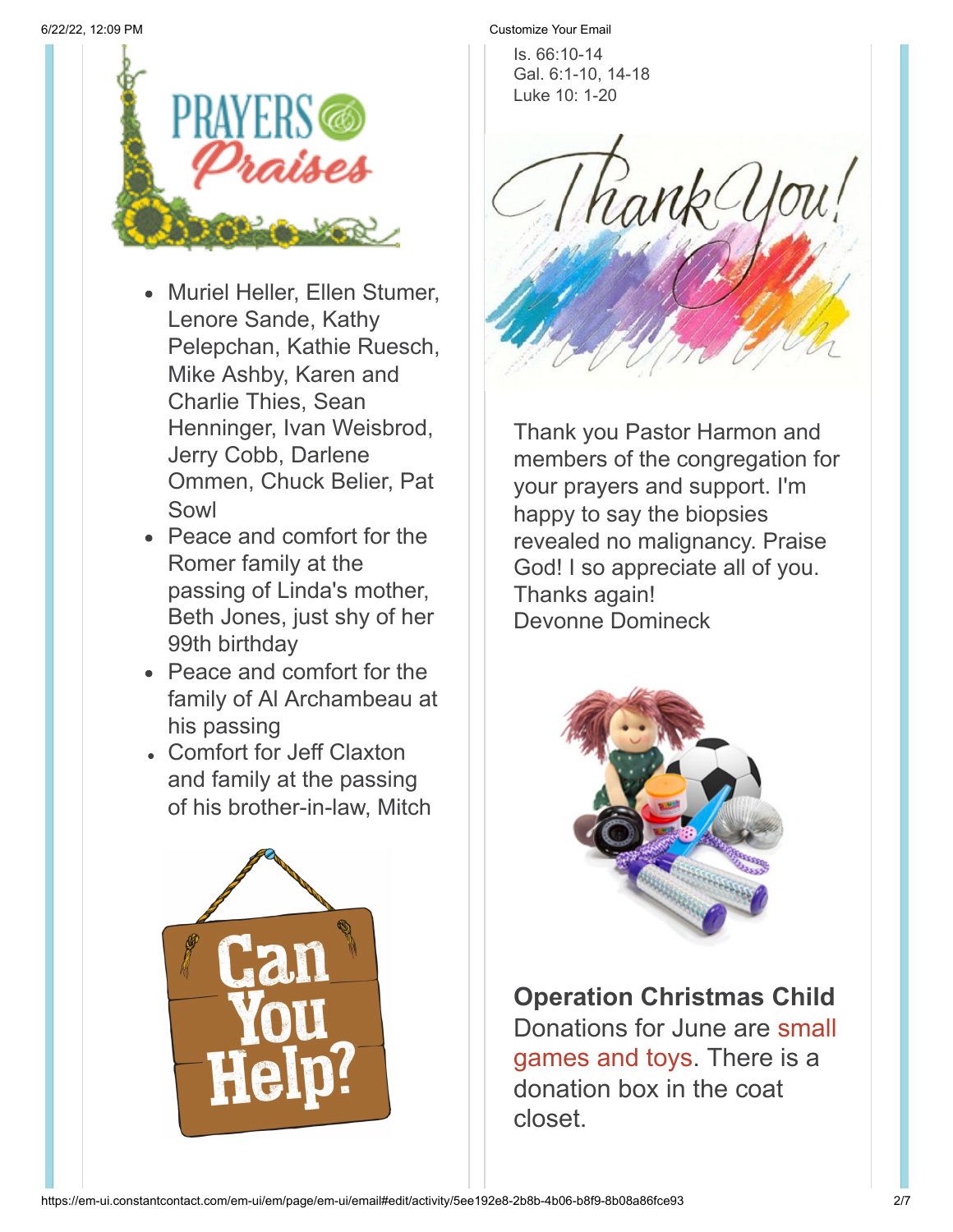#### **Live Streaming and Sound Board Assistance**

As you are probably aware, we broadcast live streams of our Sunday 8 am church services over Facebook. We also often broadcast special services, including Advent, Lent, Christmas Eve, Holy Week, and funerals. To keep providing this important function, we could use some additional volunteers to help operate the live streaming equipment, which includes the sound board, iPad, and equipment connections. Ideally, operators are scheduled for one service per month (if we have enough volunteers). It is not difficult to operate, and if you know how to use a smart phone or tablet, you are definitely qualified!! — And even if you don't know how to use these, it's not difficult to learn. If you are interested or would like additional information, please contact Joe Stibrich at (303) 956-9439 or [jstibrich@gmail.com.](mailto:jstibrich@gmail.com)



#### 6/22/22, 12:09 PM Customize Your Email



**Aurora Interfaith**

#### **We donated 650 pounds of food this quarter!**

There is a donation box in the coat closet. Thank you for your generosity!



Plans are underway for our **new Pictorial Church Directory** and it is more important than ever that you are included. Our new pictorial will be a valuable tool for Pastor, church staff and our entire community to better know each other. By being photographed you will receive a **complimentary copy of the pictorial directory and a 5x7 portrait**. Your participation is especially important so please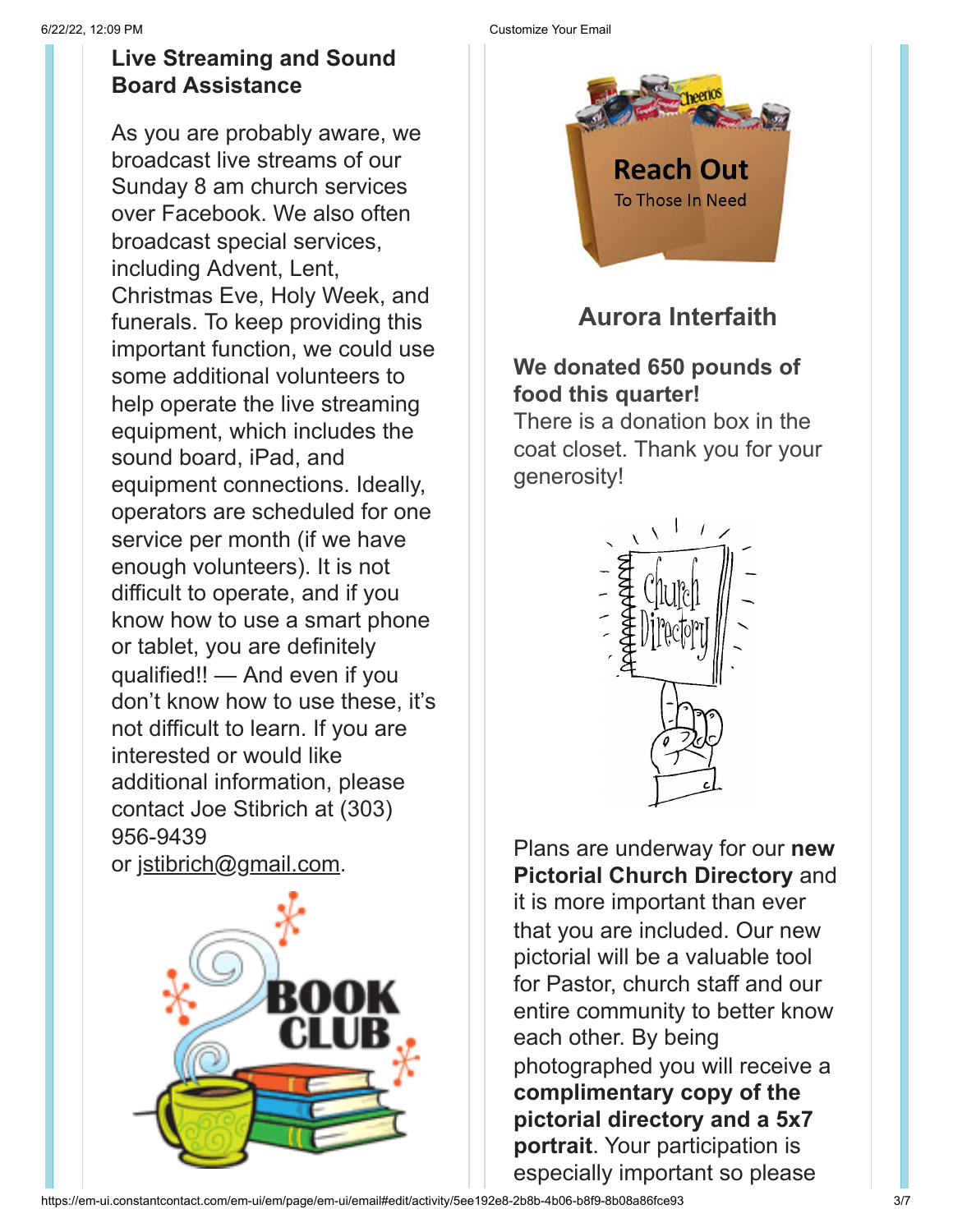#### **Please come to our annual book picking party!**

### **Wednesday, June 29, 2022 at 5pm**

in Mt Olive Fellowship Hall

Bring a salad or dessert to share

Submit 3 book suggestion summaries to Jennifer Klekamp by email [\(djcjklekamp@msn.com\)](mailto:djcjklekamp@msn.com) by 5pm on Wednesday, June 22, 2021

Please rsvp to Jennifer via email for planning purposes

Questions? Please email Jennifer or call her at 303-564-8531



**Your Church at Work in the Mission Field**

**Wholly Kicks** is a nonprofit organization whose

6/22/22, 12:09 PM Customize Your Email

**sign up right away by calling 303-400-6023 or online at [www.PictorialServices.net/a](https://www.google.com/url?q=http://www.pictorialservices.com/appointment&sa=D&source=calendar&ust=1652821632175795&usg=AOvVaw2Dz_3mwxdzKBLtkXbjlIG5) ppointment**. **Pictures will be taken at church the week of August 29. Only those that are photographed receive a copy of the printed pictorial directory.**

## POSITIONS AVAILABLE



#### **EPIPHANY SEEKS CANDIDATES FOR MUSIC DEPARTMENT AND A SOUND ENGINEER!**

Epiphany Lutheran Church of Castle Rock, Colorado, seeks qualified candidates for the following positions: Choir Director, Choir Accompanist, Worship Accompanist, and Sound Engineer. To learn more visit [www.epiphanylc.org/jobs.](http://www.epiphanylc.org/jobs) Send cover letter, resume, and professional references to Pastor Chris Matthis at [pastorchris@epiphanylc.org](mailto:pastorchris@epiphanylc.org).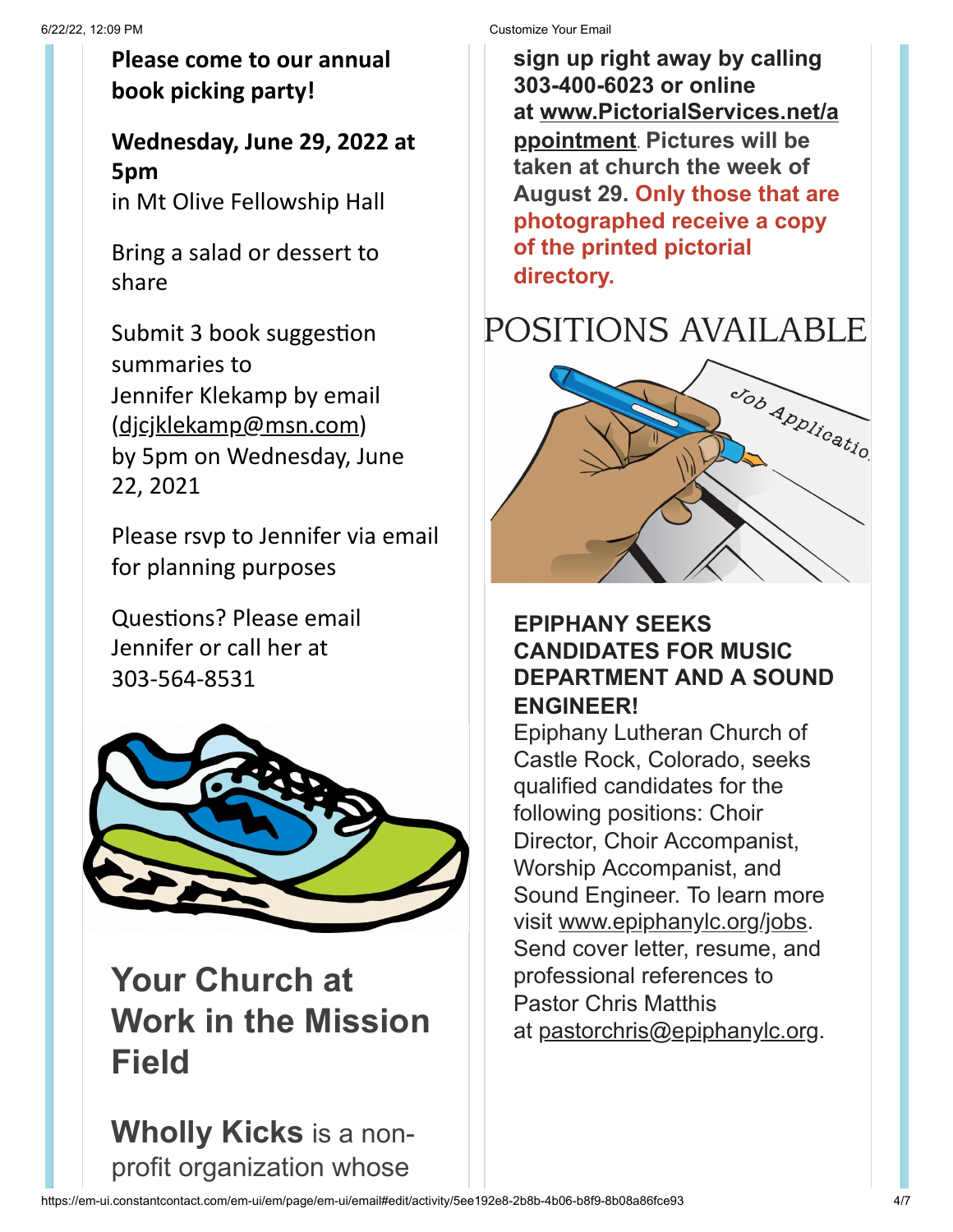presence in Aurora and the Denver metro area exists for the purpose of "walking with" those in impoverished areas or those at risk of or, experiencing homelessness. Our LWML society has supported this mission for the last few years with \$50 each month. In the last two years, Wholly Kicks has supported more than 6,000 friends in our community with brand new shoes! Their goal for 2022 is to provide 4,000 pairs of new shoes.



**Sunday, June 26**

6/22/22, 12:09 PM Customize Your Email



**All Mt Olive Ladies** Save the Date for the LWML Mystery Trip! Saturday - **June 25, 2022** 10:30 AM - 2 PM \$10 **CLUES: 1- There are many islands on our fantastic planet, many are part of the US Can you name the 5 most visited? 2 - Average temps of most islands is something we dream about when it's snowing here. What would this temperature be? 3 - From festive music to soft soothing waves, many island sounds awaken our senses. What's your favorite island instrument?**

**4 - Wonderful and unique foods come from the islands. This favorite treat is soon to be 80 years old! Humble and beloved, it's found all over the world but has a special hangout. Who and where is it?**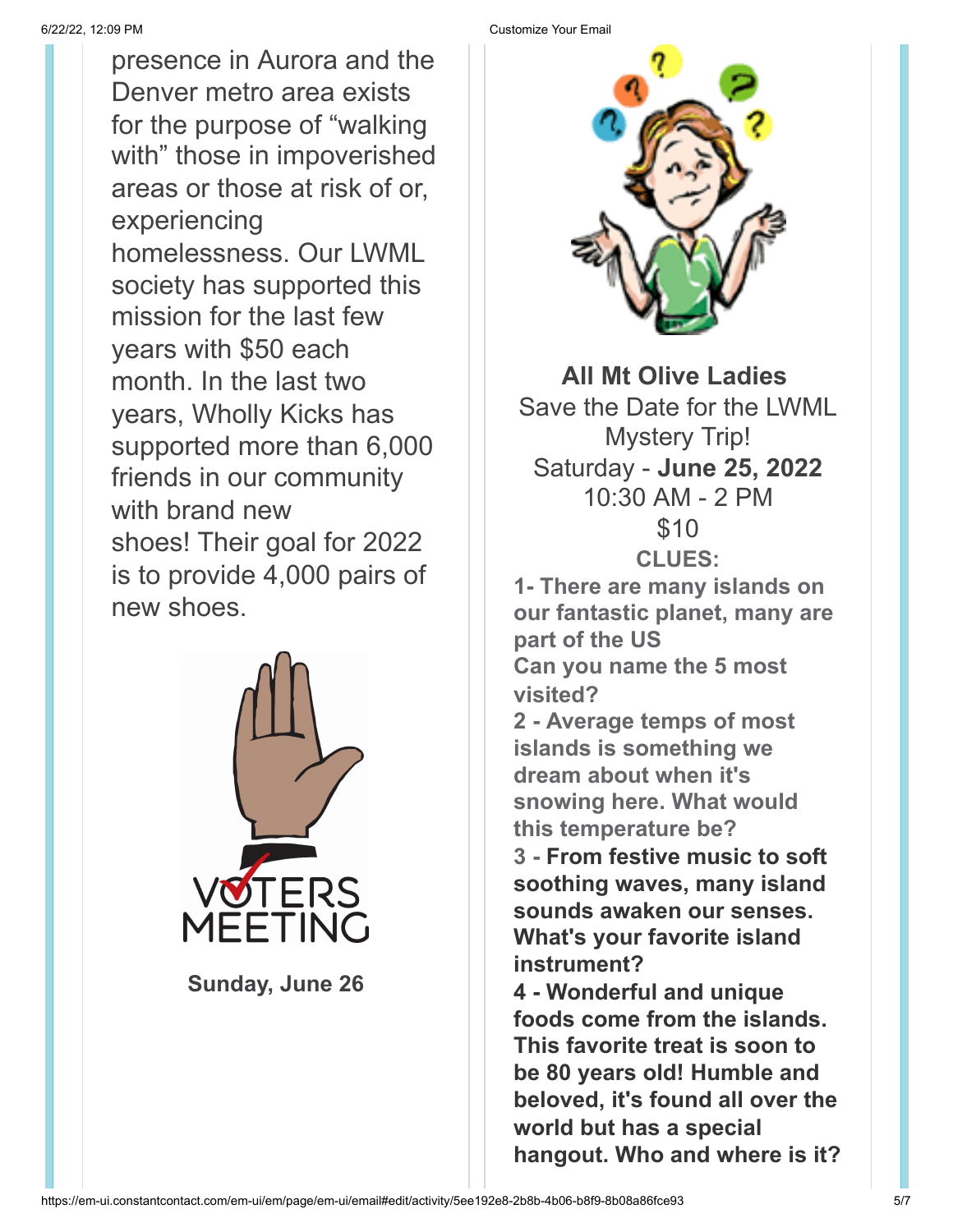

review and make award recommendations to the Governing Board for their August meeting. Questions? Ask a member of the Committee: Mike Dunkel, Natalie Sowl, Sandra Sall, Jerry McWhirter, Christine Krueger



Office Hours: M-F: 8-3 303-755-9123 sstewartmtolc@gmail.com

Mount Olive Lutheran Church | 11453 E. Wesley Avenue, Aurora, CO 80014

6/22/22, 12:09 PM Customize Your Email